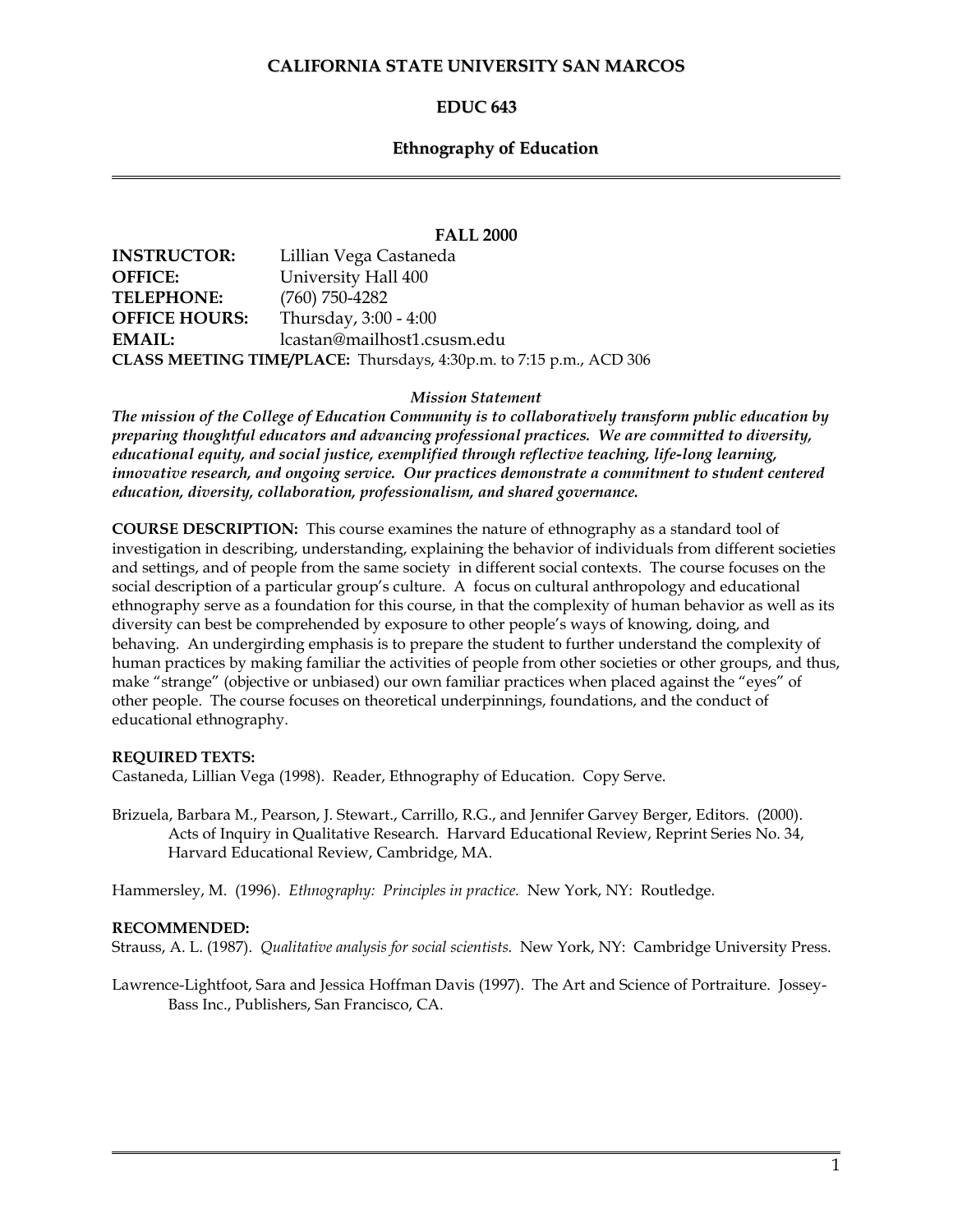# **COURSE REQUIREMENTS:**

Each student will be expected to attend class regularly and participate in class discussions. More than three unexcused absences may result in the student being dropped from the course. Reading should be completed before the class meeting. Assignments must be typed and double spaced. Please note: In order to receive a grade of A or B students may miss no more than 2 classes and must turn in all assignments in on time.

#### **The Governance Community of the College of Education has adopted the following policy as of 12/19/97:**

#### Attendance Policy

Due to the dynamic and interactive nature of courses in the College of Education, all students are expected to attend all classes and participate actively. At a minimum, students must attend more than 80% of class time, or s/he may not receive a passing grade for the course at the discretion of the instructor. Individual instructors may adopt more stringent attendance requirements. Should the student have extenuating circumstances, s/he should contact the instructor as soon as possible.

| ٠         | Ethnography In-Progress      | 45 points |
|-----------|------------------------------|-----------|
| ٠         | Hanging around exercise      | 25 points |
| $\bullet$ | Discussion of Readings       | 15 points |
| ٠         | Attendance and participation | 15 points |
|           |                              |           |

## **ASSIGNMENTS:**

*Ethnography In-Progress:* Students are encouraged to think about an area of concern/interest that you would like to examine in relation to the education of learners in and/or outside of schools in formal and/or informal situations. This paper will be conducted as an educational "ethnography in-progress". While it will allow you the flexibility to explore issues of personal interest, the guidelines must be followed.

This assignment will involve ethnographic data collection, questioning of the data and recursive analysis along with critical reflection and reflexivity. Minimally, data collection must include observations, field-notes and review of related documents. Other means of data collection may include interviews, videotaping, audiotaping, etc.

The dates for submission of the various draft sections for review are intended to assist you in the timely conduct of this ethnography in-progress and will be discussed at the specified class meeting. You are expected to maintain the timelines for each of the activities. While a true ethnography includes data collection over an extended period of time (2-3 years on average), you will be asked to gather data toward the development of an "ethnography in-progress" while applying the ethnographic method. **Given the semester schedule, the suggested optimum time for data collection is from early September to late November.** Ethnographic data may be collected in a classroom. school, community or related setting. **You must conduct 7-10 observations/visits along with detailed fieldnotes.** The following summary describes the component parts and due dates for each section of the in-progress ethnography.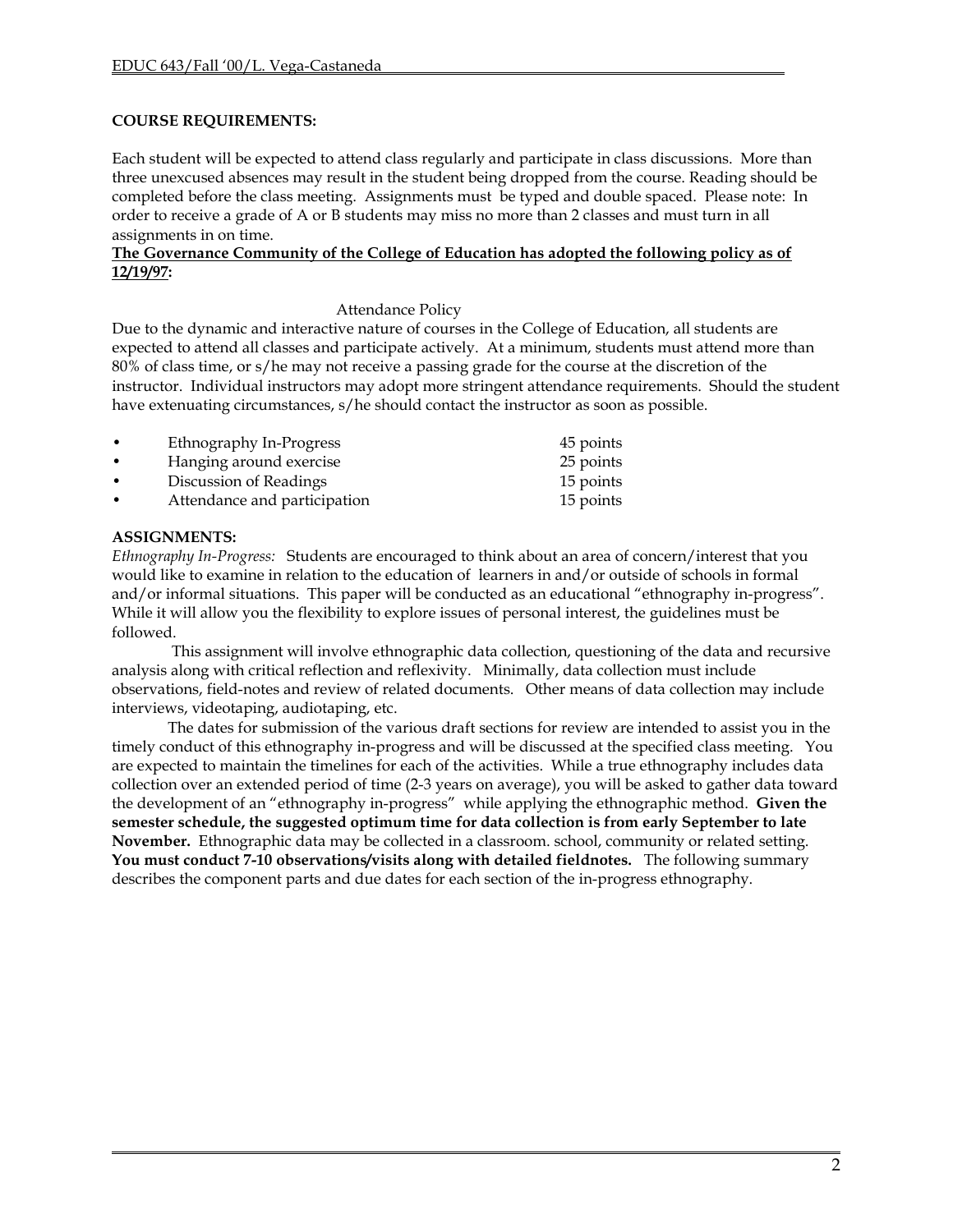| <b>DUE DATE</b> | ETHNOGRAPHY IN-PROGRESS SECTION                                                                                                                                                                                                                                                                                                                                                                                                                                                                                                                                                                                                                                                                                                                                                                                                                                                                                                                                                                                                                                                                                                        |
|-----------------|----------------------------------------------------------------------------------------------------------------------------------------------------------------------------------------------------------------------------------------------------------------------------------------------------------------------------------------------------------------------------------------------------------------------------------------------------------------------------------------------------------------------------------------------------------------------------------------------------------------------------------------------------------------------------------------------------------------------------------------------------------------------------------------------------------------------------------------------------------------------------------------------------------------------------------------------------------------------------------------------------------------------------------------------------------------------------------------------------------------------------------------|
| September 7     | Focal Area/Research Questions: This section describes the focal area of interest and states the                                                                                                                                                                                                                                                                                                                                                                                                                                                                                                                                                                                                                                                                                                                                                                                                                                                                                                                                                                                                                                        |
|                 | question/s you are asking and the rationale for the question/s. Why are the questions significant?                                                                                                                                                                                                                                                                                                                                                                                                                                                                                                                                                                                                                                                                                                                                                                                                                                                                                                                                                                                                                                     |
| September 14    | Introduction :Background Information related to the classroom/educational/community setting that<br>you have chosen for study. Provide background information as to why you selected this setting.<br>What is it you are setting out to describe and analyze?                                                                                                                                                                                                                                                                                                                                                                                                                                                                                                                                                                                                                                                                                                                                                                                                                                                                          |
| September 21    | Entry: Describe your entry into the setting. This section must include a descriptive account of how<br>you negotiated entry into the setting, e.g., letters, e-mail, telephone, meeting. Share how the initial<br>process of making contact and (ultimately) gaining entry (permission) into the setting occurred. If<br>you are conducting this ethnography-in-progress in your classroom please write up your concerns<br>and considerations with respect to the work you are conducting with respect to your students. This<br>"entry" section should include a general overview of how you came to the site, when your "entry"<br>began both officially and unofficially. For example, if you are a teacher in the school, tell how you<br>came to the school. This section must also include a section on role definition, formal characteristics<br>of role, and technical implications of entry and initial role along with ethnical implications of entry<br>and role.                                                                                                                                                         |
| September 28    | Setting In this section you will describe the larger community context and classroom, school, class<br>population and the specific group with which you will be working during your ethnographic<br>project. The following must be included: a description of the larger community context, including<br>demographic information (e.g., SES, ethnicity, single family households, ELL, EO); a description of<br>the outer physical plant appearance; structure along with a map of the structure. Tell how you have<br>arranged this "map" and place your focal area of interest in this map; provide an overview of the<br>school's curricular and instructional emphasis and a description of the students (demographics)<br>who attend the school. Entering the school: In this section you need to include a thick description<br>of the actual school/community site AND the classroom environment. This description should<br>guide the reader as if "drawing a portrait." Include information with respect to the academic<br>program offered in this situation. Provide specific information on those observed in the setting. |
| October 5       | Methodology - Data Collection: For this section you will provide an overview of the data collection<br>procedures, e.g., fieldnotes, videotaping, audio recordings, interviews, etc. Include any<br>questionnaire, survey, interview questions or observational checklist, or whatever other instrument<br>or tool you will use to collect your data. Include interview/observation protocols and schedules.                                                                                                                                                                                                                                                                                                                                                                                                                                                                                                                                                                                                                                                                                                                           |
| October 12      | Social Structure: "Social structure stresses not so much the actual relations between persons or<br>groups as the expected realities, or even the ideal relations" (Firth, 1981). Social structure refers to<br>the "expectations" and "idealized beliefs" of what is done. In this section you will describe the<br>structural aspects of social relations in the setting you have chosen to study.                                                                                                                                                                                                                                                                                                                                                                                                                                                                                                                                                                                                                                                                                                                                   |
| October 26      | Social Organization. According to Firth (1981) it is necessary to think "separately of social<br>organization in terms of concrete activity. Generally, the idea of organization is that of people<br>getting things done by planned action." You will describe the social process in operation (in the<br>setting) and how it accounts for how things get accomplished in the organization/setting. You will                                                                                                                                                                                                                                                                                                                                                                                                                                                                                                                                                                                                                                                                                                                          |
| November 9      | provide a descriptive account of the main interactants in the setting.<br>Social Function. "Social function can be defined as the relation between a social action and the<br>system of which the action is a part, or, alternatively, as a result of the social action in terms of the<br>means-ends scheme of all those affected by it." (Firth, 1981). Social function is the way social<br>relations serve given ends. In this section you will describe the prime social function in your setting<br>and responsibilities of each of the interactants in the setting.                                                                                                                                                                                                                                                                                                                                                                                                                                                                                                                                                             |
| November 16     | Analysis - Patterns, Categories: Describe the various patterns uncovered in your preliminary<br>analysis. Next, tell why a pattern became a pattern. Tell how you have categorized your patterns<br>and your thinking involved in creating specific categories. Connect this discussion back to social<br>structure and social organization. Begin a discussion around the original research questions.                                                                                                                                                                                                                                                                                                                                                                                                                                                                                                                                                                                                                                                                                                                                |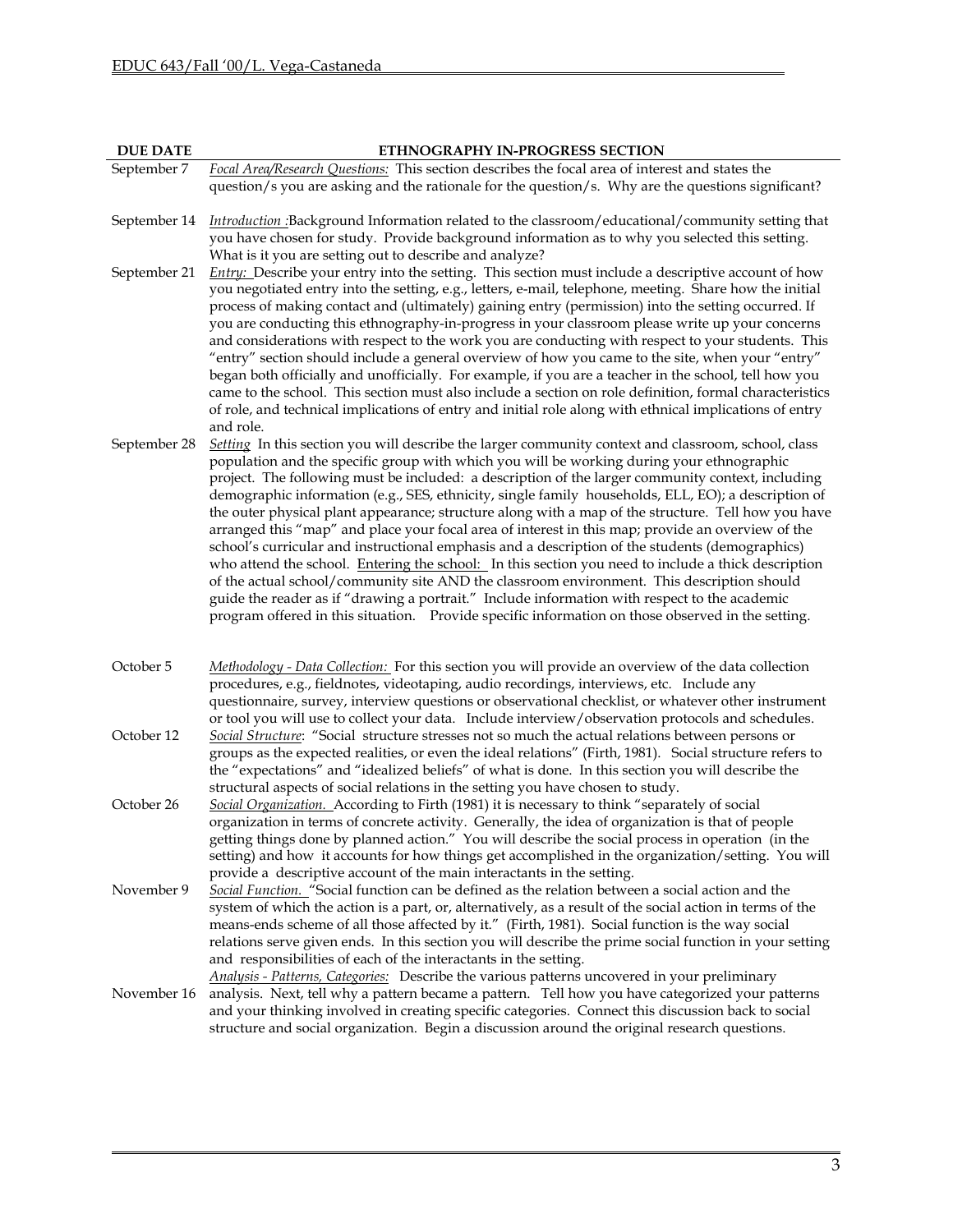- November 30 *Analysis - Propositions:* Based on your initial and ongoing analysis, you are now ready to make some statements (propositions) about your research. What sense can you make of your data (in the context of your research questions, and, anything else that seems significant to your work?) Place the discussion in the form of "making sense" of the data. State your propositions here, and support with your prior identification of patterns and categories. Also, discuss any other significant findings that have emerged from your analysis. Conduct deeper analysis of social structure vs. social organization.
- December 7 *Initial Findings and Reflections on the Process:* In this section you will *reflec*t on the process regarding your conduct of the in-progress ethnography. Include *reflections* on concerns associated with the process. Also include *what you would do differently* as you reflect on the process. End with *what you would do next* if you were to continue this ethnographic study.

December 14 *Ethnography In-Progress Due*

*Hanging Around Exercise* : This assignment is designed to prepare you as a future ethnographer. An ethnographer uses a variety of data collection methods and questioning in order to "make sense" of a given setting, event, or set of occurrences. A good ethnographer asks this initial question to guide her inquiry: what is going on here? This is followed by: what is going on here that may be of some sort of significance? Each of these are important questions, in that, the ethnographer seeks to gain meaning and understanding from events that are often "common" to her set of experiences; the challenges is to address these common occurrences in ways that make the events, settings, etc., "strange" or "uncommon." It is a challenge to the educational ethnographer to gain meaning and make sense out of events, situations, settings, (e.g., playtime, reading time, sharing time, the school community, a game of jump rope) that are in fact, "commonplace." As ethnographers we are asked to look at common events as "exotic" and/or "new."

An underlying notion of the ethnographic method is to begin to make meaning, by describing events, settings, interactions, etc., in ways that are value-free and unbiased. This is our challenge for this assignment -- to describe in a value-free context. Good luck!

# Where

You will visit a store that sells groceries. It is up to you to select the type of store, e.g., mini-mart, supermarket, corner grocery, farmers market, etc. You will spend at least 45 minutes in the setting.

# What

(a). You will spend the first 5-6 minutes "casing/checking-out" the setting. As you walk around the setting, make note of the:

- 1. physical lay-out of the store;
- 2. construct a spatial map and attach to your write-up; participants, food sections, etc.;
- 3. take notes regarding the setting; and
- 4. include a one paragraph statement that tells the location, time, & date.

(b). Next, you will observe customers as they shop. Take notes on one particular customer. Record how this customer shops, e.g., what section of the store does s/he begin to shop in? What observable behaviors do you note as your shopper selects her/his purchases? Write at minimum a one page description that objectively describes your shoppers behavior.

(c). Classification scheme: How are store items organized in this setting? (e.g., foods, beverages, dry goods) (1-2 paragraphs).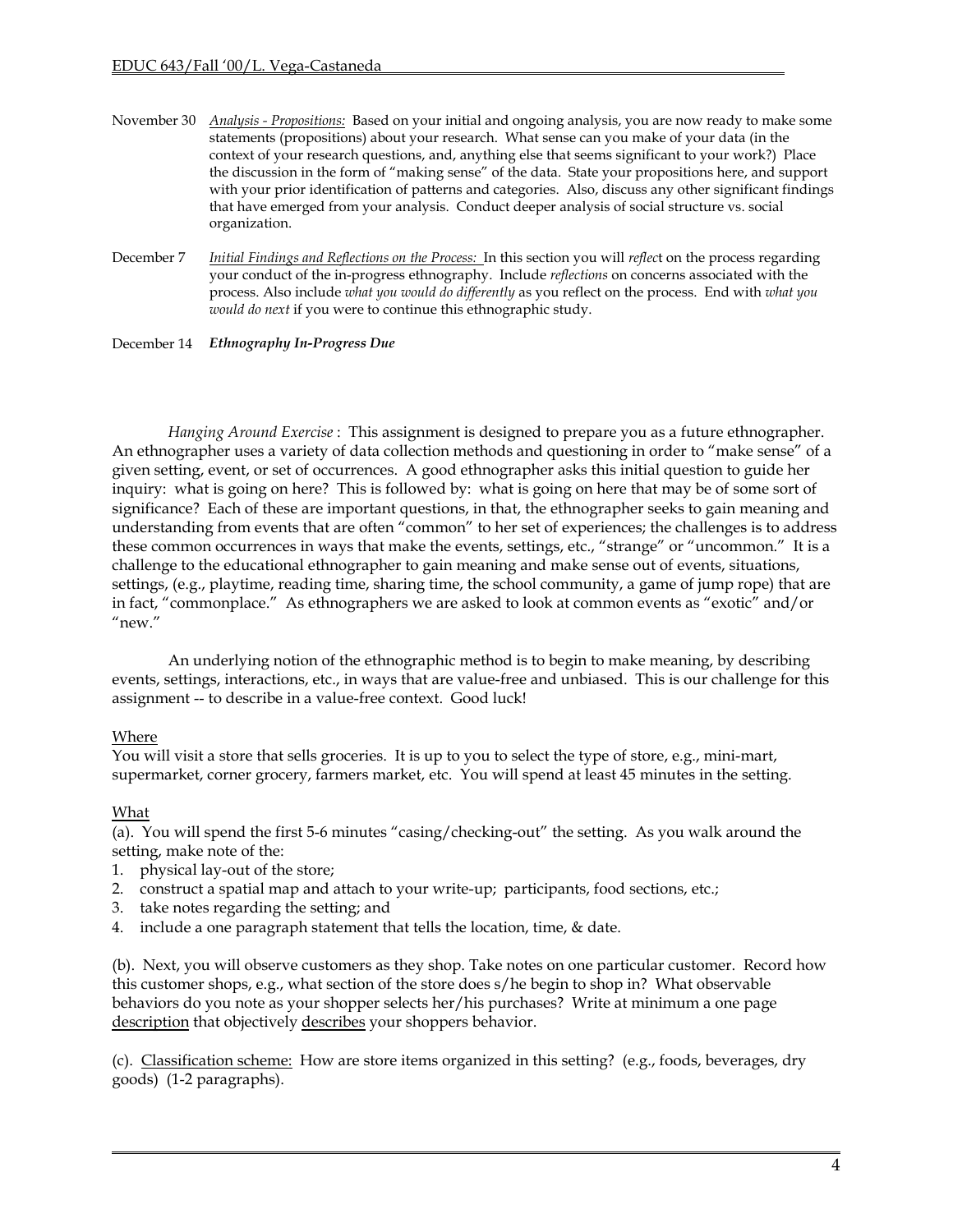- (d) Social Organization:
- 1. Who goes to the supermarket?
- 2. What social rules are used in the setting? (1-2 paragraph.)

(e). Reflective Notes: (separate page) Note your impressions and reflections regarding this experience. Reflections may be stated accordingly: e.g.,

R-1 "I was very tired and had never before shopped at this supermarket. I wondered how everything would turn out."

(f). Questions: Please note any questions, issues of concern that you might raise if you want to continue as a researcher in this setting.

(g). Synopsis: What did you observe? (1-page)

**This assignment is due September 7, 2000.**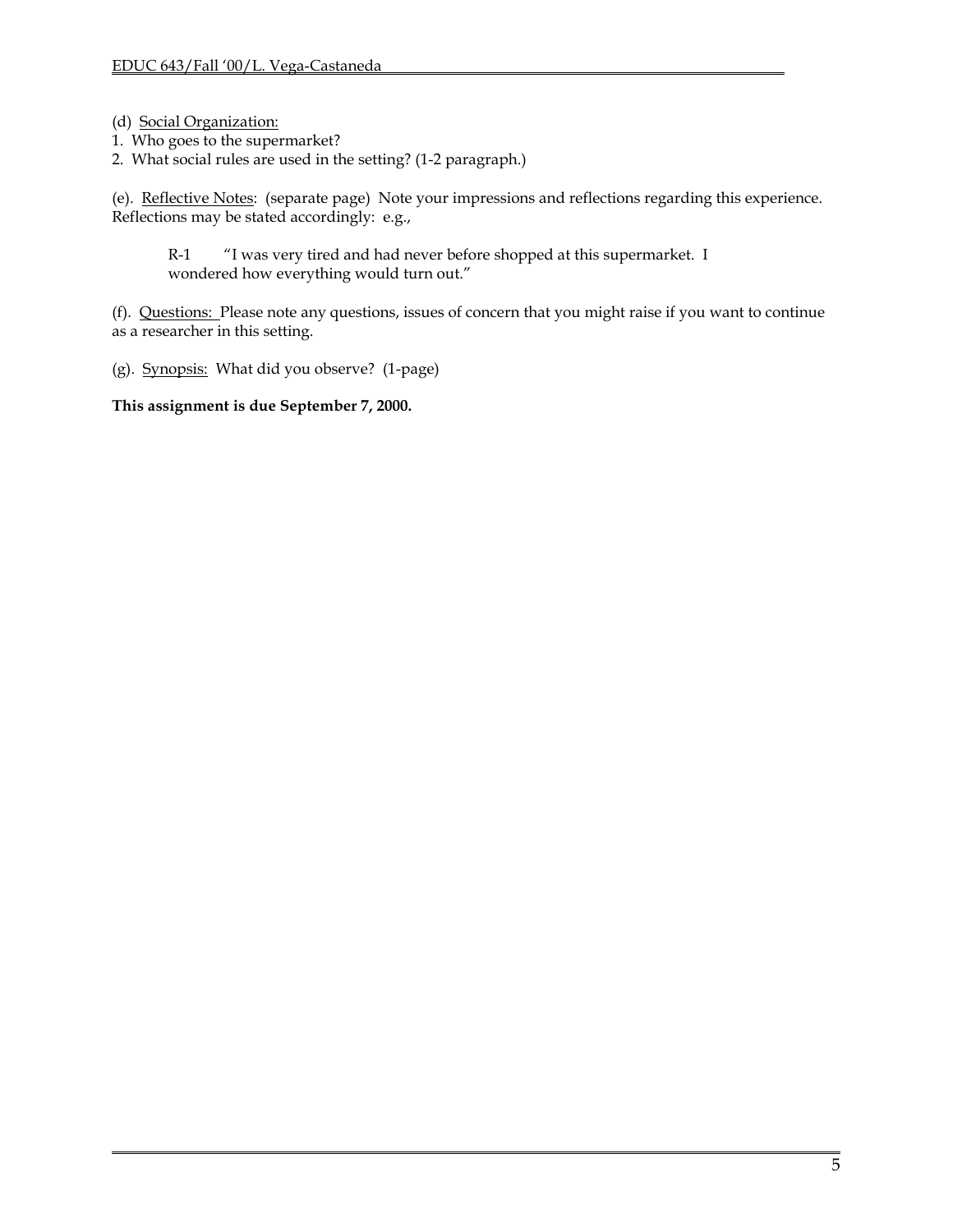| Date | Topic                                                                                              | Assignments                                                                                                                                                                                                                                                                                                                                                                                                |
|------|----------------------------------------------------------------------------------------------------|------------------------------------------------------------------------------------------------------------------------------------------------------------------------------------------------------------------------------------------------------------------------------------------------------------------------------------------------------------------------------------------------------------|
| 8/24 | Introduction/Course Overview - What is<br>ethnography?                                             |                                                                                                                                                                                                                                                                                                                                                                                                            |
| 8/31 | Ethnography - Theoretical Foundations                                                              | Gumperz & Hymes, What is Ethnography?<br>(Reader); Spindler and Spindler, Teaching and<br>Learning: How to Do the Ethnography of<br>Education, (Reader); Hammersley and<br>Atkinson, pp. 1-22, What is ethnography?<br>In-Class: Erickson, Qualitative Methods in<br>Research on Teaching (Bring your reader).                                                                                             |
| 9/7  | Ethnography - What does it mean?<br>Anthropological theory in education;                           | Wolcott in Spindler & Spindler, On<br>Ethnographic Intent (Reader) Hymes, What is<br>Ethnography? (Reader). Brice-Heath,<br>Ethnography in Education: Defining the<br>Essentials (Reader); Spindler & Hammond in<br>HER: The Use of Anthropological Methods in<br>Educational Research, pp. 17-24.<br>Hanging Around Exercise Due (to be shared in<br>class);<br>Focal Area; Rationale/Research Questions. |
| 9/14 | Ethnography and Culture; Entry - Gaining<br>Access; variation in interpretive research;            | Valdes, Between Two Worlds (Reader);<br>Hammersley & Atkinson, Access, pp. 54-79;<br>The Turn Inward in Qualitative Research in<br>HER, pp. 3-13; Metz, Sociology and<br>Qualitative Methodologies in Educational<br>Research, in HER, pp. 37-44.<br>Introduction (Ethnography in-progress)                                                                                                                |
| 9/21 | Habits of Thought and Work; multiple<br>interpretive communities; researcher<br>perspective.       | HER: Gitlin, Educative Research, Voice, and<br>School Change, pp. 95-116; Mishler,<br>Validation in Inquiry-Guided Research, pp.<br>119-141. Hammersley & Atkinson, Field<br>Relations, pp. 80-123; Harris, Anthropology<br>and Post-Modernism (Reader).<br>Entry                                                                                                                                          |
| 9/28 | Insider/Emic Accounts;<br>Relationship Between Researcher and<br>Researched. Critical Ethnography. | Hammersley & Atkinson, Insider Accounts:<br>listening and Asking Questions, pp. 124-156;<br>Rogers, Voice, Play, and a Practice of<br>Ordinary Courage in Girls' and Women's<br>Lives, in HER pp. 149-173. Delgado-Gaitan,<br>Researching Change and Changing the<br>Researcher in HER, pp. 389-409.<br><b>Setting</b>                                                                                     |

# **COURSE OUTLINE:** Readings are expected to be done prior to class meeting.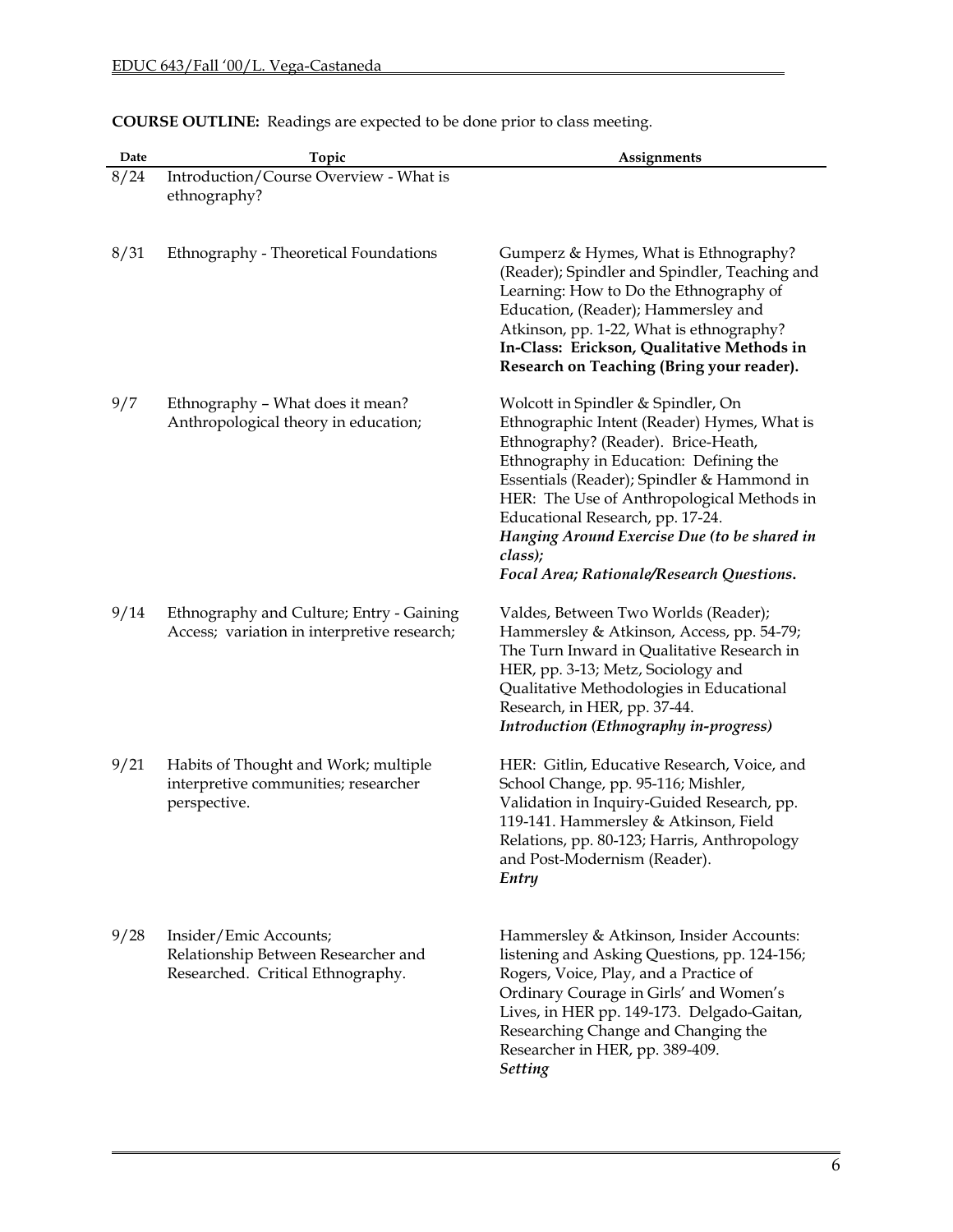- 10/5 Studying Different Societies and Settings; Ethics; Data collection; Introduction to grounded theory; Etic interpretation; Critical Ethnography. Watson-Gegeo and Gegeo, Schooling, Knowledge, and Power: Social Transformation in the Solomon Islands (Reader); Hammersley & Atkinson, Ethics, pp. 263-287 & Documents, pp. 157-174; Carspecken, What is Critical Qualitative Research? (Reader) *Methodology-Data Collection*  10/12 Recording and Organizing Data; Critical Approaches. Hammersley & Atkinson, Recording and Organizing Data (social structure and social Them at Their Word, in HER, pp. 293-317; Bredo & Feinberg, The Critical Approach to Sociology & Educational Research (Reader). *Social Structure*  10/19 The Process of Analysis - patterns, categories, propositions - theory building; Reporting to informants; Hammersley & Atkinson, The process of analysis, pp. 205-238; Page et al, Reporting Ethnography to Informants in HER, pp. 321- 348. 10/26 The process of analysis - explicit and implicit Relationships; Rigor in data collection and analysis; social structure and social organization Frake, Rigor and Respect as Standards in Ethnographic Description, (Reader; *Social Organization*  11/2 The process of analysis and formal theory building; Building a social description of a given group, event, context; pp. 241-248; Hammersley & Atkinson, Writing Ethnography, pp. 239-262; 11/9 Understanding the complexity of human behavior and interaction; sociolinguistics & discourse analysis. Saferstein, Ethnomethodology (Reader); Carrasco, Language Use, Participation Structures & Lesson Engagement (Reader).
- 11/16 Understanding the complexity of human behavior and interaction; transcripts, audiotaping & videotaping;

# 11/23 **THANKSGIVING HOLIDAY**

organization), pp. 175-204; Freeman, To Take

Grounded formal theory: awareness contexts,

*Social Function*

Maldonado-Guzman, A Multi-Dimensional Ethnographic Framework for Studying Classroom Organization and Interaction, Harvard University (Reader); Gumperz & Gumperz, Beyond Ethnography: Some Uses of Sociolinguistics for Understanding Classroom Environments (Reader). *Analysis – Patterns, Categories*